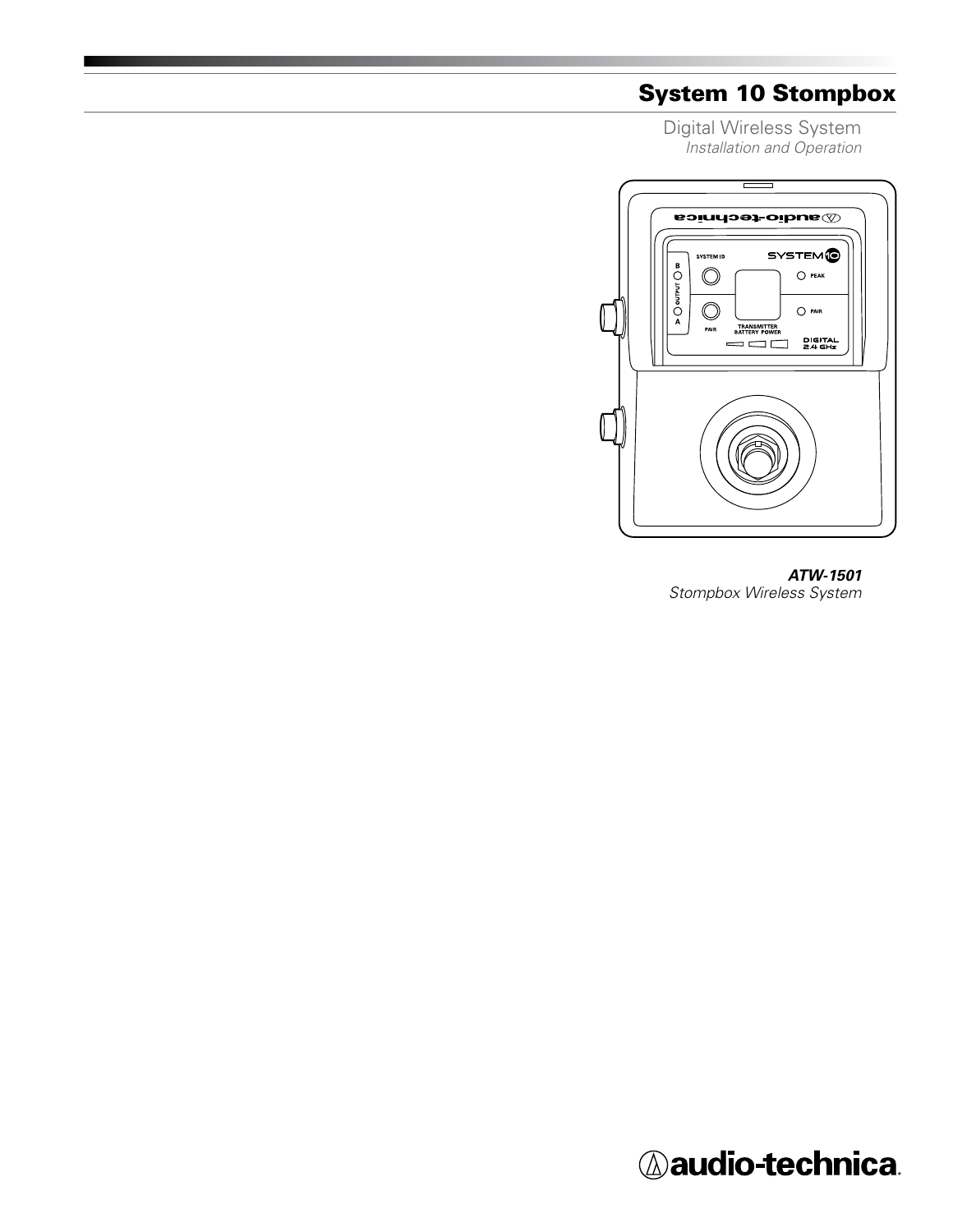

**CAUTION RISK OF ELECTRIC SHOCK DO NOT OPEN**



**WARNING:** TO REDUCE THE RISK OF FIRE OR ELECTRIC SHOCK, DO NOT REMOVE SCREWS. NO USER-SERVICEABLE PARTS INSIDE. REFER SERVICING TO QUALIFIED SERVICE PERSONNEL.

**WARNING:** TO REDUCE THE RISK OF FIRE OR ELECTRIC SHOCK, DO NOT EXPOSE THE APPLIANCE TO RAIN OR MOISTURE.

**CERTIFICATION:** THIS DEVICE COMPLIES WITH PART 15 OF THE FCC RULES. THIS DEVICE COMPLIES WITH INDUSTRY CANADA LICENSE-EXEMPT RSS STANDARD(S). OPERATION IS SUBJECT TO THE FOLLOWING TWO CONDITIONS: (1) THIS DEVICE MAY NOT CAUSE HARMFUL INTERFERENCE, AND (2) THIS DEVICE MUST ACCEPT ANY INTERFERENCE RECEIVED, INCLUDING INTERFERENCE THAT MAY CAUSE UNDESIRED OPERATION.

Cet appareil est conforme à la/aux norme(s) RSS exempte(s) de licence d'Industrie Canada. Son fonctionnement est soumis aux deux conditions suivantes : (1) cet appareil ne doit pas causer d'interférence et (2) cet appareil doit accepter toutes les interférences, y compris celles susceptibles de provoquer un fonctionnement non souhaité.

**WARNING:** Changes or modifications not expressly approved in writing by Audio-Technica may void the user's authority to operate this equipment.

**RF Exposure Statement:** This transmitter must not be co-located or operated in conjunction with any other antenna or transmitter.

This equipment complies with FCC/IC radiation exposure limits set forth for an uncontrolled environment and meets the FCC radio frequency (RF) Exposure Guidelines and RSS-102 of the IC radio frequency (RF) Exposure rules. This equipment has very low levels of RF energy that it deemed to comply without maximum permissive exposure evaluation (MPE). But it is desirable that it should be installed and operated keeping the radiator at least 20cm or more away from person's body.

Cet équipement est conforme aux limites d'exposition aux rayonnements énoncées pour un environnement non contrôlé et respecte les règles d'exposition aux fréquences radioélectriques (RF) CNR-102 de l'IC. Cet équipement émet une énergie RF très faible qui est considérée conforme sans évaluation de l 'exposition maximale autorisée. Cependant, il est souhaitable qu'il devrait être installé et utilisé en gardant une distance de 20 cm ou plus entre le dispositif rayonnant et le corps.

**Note:** This equipment has been tested and found to comply with the limits for a Class B digital device, pursuant to part 15 of the FCC Rules. These limits are designed to provide reasonable protection against harmful interference in a residential installation. This equipment generates, uses and can radiate radio frequency energy and, if not installed and used in accordance with the instructions, may cause harmful interference to radio communications. However, there is no guarantee that interference will not occur in a particular installation. If this equipment does cause harmful interference to radio or television reception, which can be determined by turning the equipment off and on, the user is encouraged to try to correct the interference by one or more of the following measures:

- Reorient or relocate the receiving antenna.
- Increase the separation between the equipment and receiver.
- Connect the equipment into an outlet on a circuit different from that

to which the receiver is connected. - Consult the dealer or an experienced radio/TV technician for help.

This Class B digital apparatus complies with Canadian ICES-003. Cet appareil numerique de la classe B est conforme a la norme NMB-003 du Canada.

**CAUTION!** Electrical shock can result from removal of the receiver cover. Refer servicing to qualified service personnel. No userserviceable parts inside. Do not expose to rain or moisture. The circuits inside the receiver and transmitter have been precisely adjusted for optimum performance and compliance with federal regulations. Do not attempt to open the receiver or transmitter. To do so will void the warranty, and may cause improper operation.

#### **Notice to individuals** *with implanted cardiac pacemakers or AICD*

*devices:* Any source of RF (radio frequency) energy may interfere with normal functioning of the implanted device. All wireless microphones have low-power transmitters (less than 0.05 watts output) which are unlikely to cause difficulty, especially if they are at least a few inches away. However, since a "body-pack" mic transmitter typically is placed against the body, we suggest attaching it at the belt, rather than in a shirt pocket where it may be immediately adjacent to the medical device. Note also that any medical-device disruption will cease when the RF transmitting source is turned off. Please contact your physician or medical-device provider if you have any questions, or experience any problems with the use of this or any other RF equipment.

#### **Important Safety Instructions**

- 1. Read these instructions.
- 2. Keep these instructions.
- 3. Heed all warnings.
- 4. Follow all instructions.
- 5. Do not use this apparatus near water.
- 6. Clean only with a dry cloth.
- 7. Install in accordance with the manufacturer's instructions.
- 8. Do not install near any heat sources such as radiators, heat registers, stoves, or other apparatus (including amplifiers) that produce heat.
- 9. Unplug this apparatus during lightning storms or when unused for long periods of time.
- 10.Refer all servicing to qualified service personnel. Servicing is required when the apparatus has been damaged in any way, such as power-supply cord or plug is damaged, liquid has been spilled or objects have fallen into the apparatus, the apparatus has been exposed to rain or moisture, does not operate normally, or has been dropped.

Thank you for choosing an Audio-Technica professional wireless system. You have joined thousands of other satisfied customers who have chosen our products because of their quality, performance and reliability. This wireless microphone system is the successful result of years of design and manufacturing experience.

Audio-Technica's System 10 Stompbox is a digital wireless system designed to provide rock-solid performance along with easy setup and clear, natural sound quality. Operating in the 2.4 GHz range, far from TV and DTV interference, System 10 Stompbox offers a small, portable receiver with foot switch, two switched TRS balanced ¼" outputs and an output mode selector. The receiver can be paired with up to eight UniPak® body-pack transmitters, allowing musicians to easily switch instruments.

System 10 wireless ensures clear communications by providing three levels of diversity assurance: frequency, time, and space. Frequency Diversity sends the signal on two dynamically allocated frequencies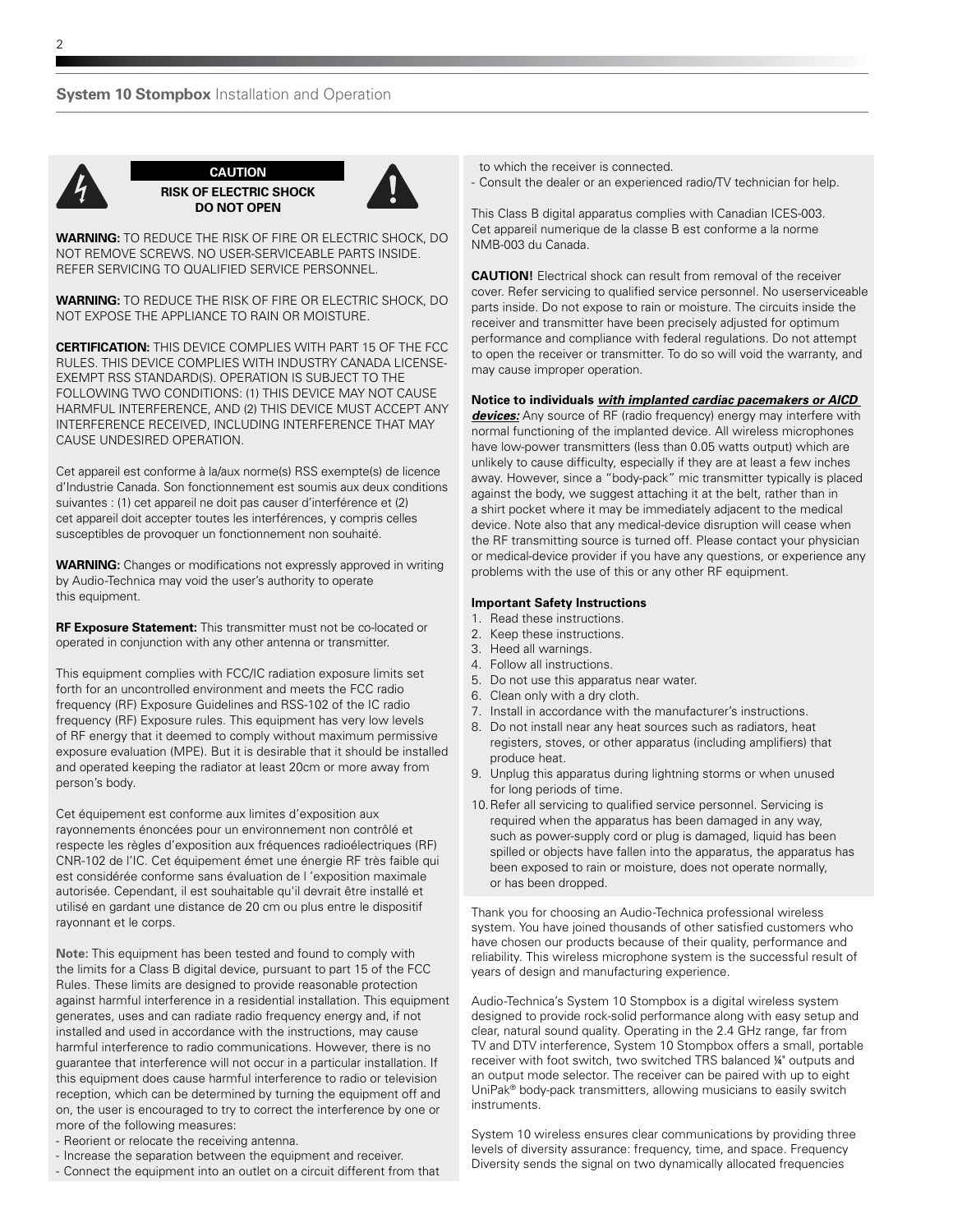for interference-free communication. Time Diversity sends the signal in multiple time slots to maximize immunity to multipath interference. Finally, Space Diversity uses two antennas on each transmitter and receiver to maximize signal integrity.

Each System 10 Stompbox professional digital wireless system includes an ATW-R1500 Stompbox receiver, an ATW-T1001 UniPak body-pack transmitter with an AT-GcW guitar cable, and hook & loop strips for adding receiver to an effects pedal board. All A-T Wireless Essentials® microphones and cables, available separately, are pre-terminated for use with any ATW-T1001 transmitters. **Note:** ATW-T1001 transmitters from earlier System 10 models may not be compatible with the multi-transmitter pairing and battery level indicator functions of the System 10 Stompbox receiver. However, these older transmitter models may be shipped to the Audio-Technica Service Department for firmware updates.

The ATW-R1500 receiver includes a switching power supply that automatically adapts to changes in mains voltage.

The versatile ATW-T1001 UniPak body-pack transmitter has both a high-impedance input for instruments, and a low-impedance input with bias connection for use with dynamic and electret condenser microphones.

The transmitter uses internal AA batteries and has a Power/Mute switch and input Trim (level) adjustment.

### **Receiver Installation Location**

For best operation, the receiver should be at least 3' (1 m) away from a wall or metal surface to minimize reflections. Keep the receiver away from noise sources such as other digital equipment, microwave ovens, as well as away from large metal objects. **Keep System 10 Stompbox receiver 30' (9 m) away from wireless access points.** Operating transmitters should be kept at least 3' (1 m) from receiver, but will continue to work up to 60' (18 m) from receiver line of sight.

### **Output Connection**

There are two switched TRS balanced ¼" output jacks on the side panel. Either output can be connected to a guitar amp, a tuner or an effects pedal.

### **Power Connection**

Connect the DC plug on the included AC power adapter to the DC power input on the back of the receiver. Then plug the adapter into a standard 120 Volt 60 Hz or 230 Volt 50 Hz (depending on global location) AC power outlet. The receiver may also be used in conjunction with an effects pedal board with a common power supply, but each output must be "isolated" in order to prevent noise interference.

(Note that the receiver has no power Off/On switch. The receiver will be energized whenever the power adapter is connected and plugged into the AC outlet. Unplug the power supply from the AC outlet when the system is not in use — both for safety, and to conserve energy.)

# **ATW-R1500 Receiver Controls and Functions**

#### *Figure A — Top Panel Controls and Functions*

- 1. Audio Output B: Switched TRS balanced ¼" phone jack. Can be connected to guitar amp, tuner or effects pedal input.
- 2. Audio Output A: Switched TRS balanced ¼" phone jack. Can be connected to guitar amp, tuner or effects pedal input.
- 3. A/B Output Indicators: Glows green if output is on, glows red if output is off or muted.
- 4. System ID Select Switch: Press to cycle through System ID numbers or to clear pairing. (System ID is an identical number assigned to a paired receiver and transmitter for identification purposes.)
- 5. Pairing Switch: Press and hold to initiate or clear pairing.
- 6. System ID Display: Shows System ID number.
- 7. Foot Switch: Press to toggle between outputs.
- 8. AF Peak Indicator: Only lights when audio distortion is present at maximum input.
- 9. Pair Indicator: Glows green to indicate presence of paired transmitter. Also blinks green to indicate pairing mode activated.
- 10.Transmitter Battery Power Indicator

### *Figure B — Rear Panel Controls and Functions*

- 1. Output Mode Selector: Use to switch between A or B Mode and A Mute Mode.
- 2. Power Input Jack: Universal (center + or -) 9V-12V DC input. Connect the DC plug from the included AC adapter.



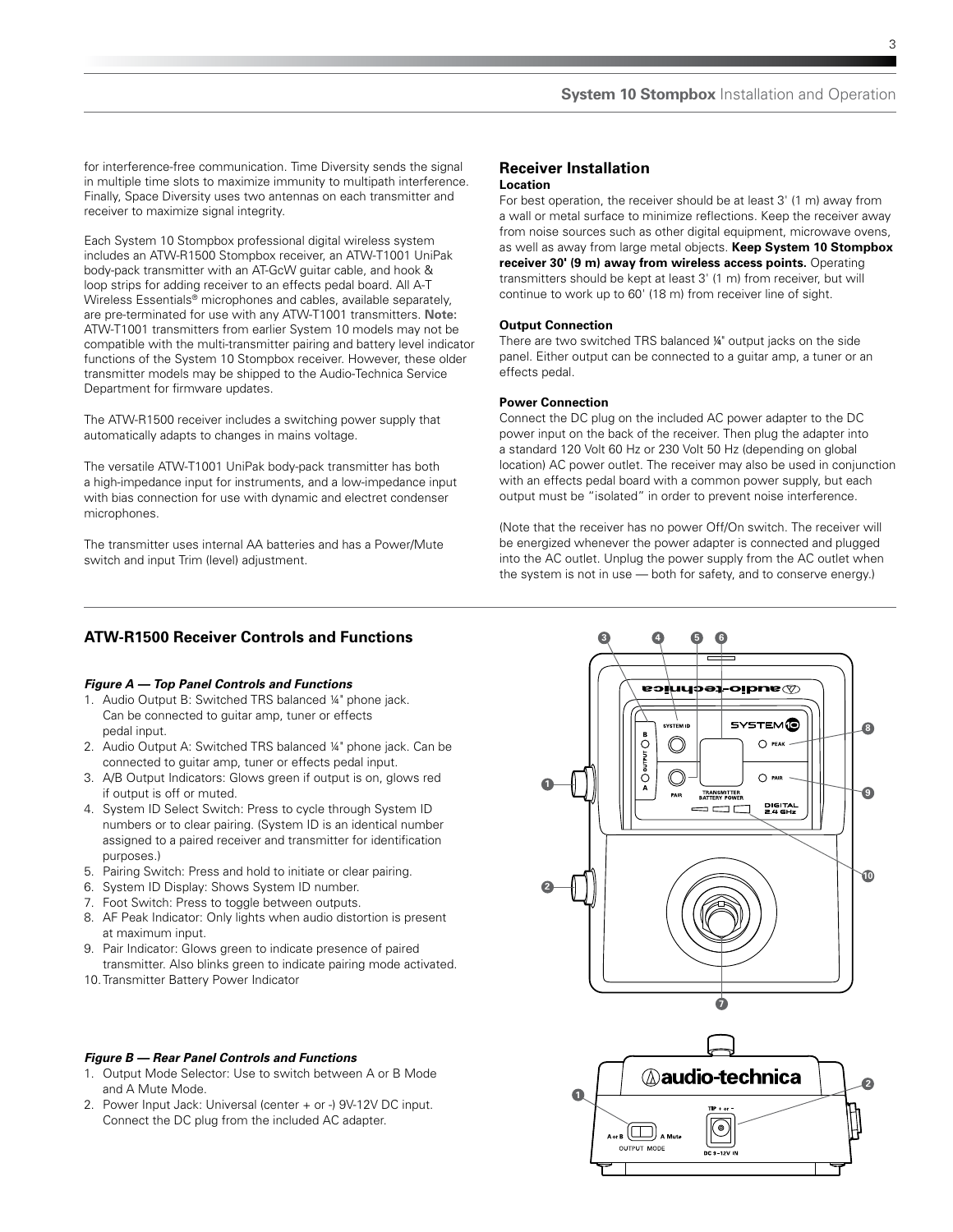



### **UniPak® Transmitter Battery Installation**

- 1. Slide off the battery cover.
- 2. Carefully insert two fresh AA alkaline batteries, observing polarity markings.
- 3. Replace the battery cover (Fig. C).

#### **UniPak® Transmitter Power/Mute/Battery Indicator**

After the battery is installed, press and hold the Power/Mute button until the indicator LED turns green (Fig. D). If the indicator LED does not light up when the power button is pressed, the batteries are installed incorrectly or they are dead. The indicator LED will flash to show low-battery condition. Press and hold the Power/Mute button again to turn the transmitter off.

#### **UniPak® Transmitter Mute Function**

With the transmitter on, a slight touch of the Power/Mute button will toggle between muted and unmuted operation. Red indicator LED shows muted operation. Green indicator LED shows unmuted operation.

#### **UniPak® Transmitter Mute Lock Function**

Transmitter must be off to activate mute lock. Press and hold the Pairing Switch and then press and hold the Power/Mute button until transmitter powers on. **Note:** There is no dot next to the System ID when mute lock is activated.

Transmitter must be off to deactivate mute lock. Press and hold the Pairing Switch and then press and hold the Power/Mute button until transmitter powers on. When deactivated, a dot will display next to the System ID.

### **UniPak® Transmitter Input Connection**

Connect an audio input device (microphone or guitar cable) to the audio input connector on the top of the transmitter. A number of Audio-Technica professional microphones and cables are available separately, pre-terminated with a UniPak® input connector (see www.audio-technica.com).

### **UniPak® Transmitter Antenna**

The UniPak® transmitter includes a permanently-attached antenna. If the received signal is marginal, experiment with different transmitter positions on your body or instrument; or try repositioning the receiver. Do not attempt to remove, replace or change the length of the transmitting antenna.

#### **UniPak® Transmitter Pairing Switch**

Used to complete pairing sequence. See page 5.

*Figure D — UniPak***®** *Transmitter*



### **UniPak® Transmitter Microphone/Instrument Level Control**

Used to set microphone/instrument level. See page 5.

#### **UniPak® Transmitter Screwdriver**

Used to adjust Level Control. See page 5.

#### **UniPak® Transmitter System ID Display**

Shows System ID. See page 5. **Note:** System ID is an identical number assigned to a paired receiver and transmitter for identification purposes. When power is applied, the System ID Display on the transmitter glows bright and then turns off to conserve battery life. To turn the System ID Display back on, mute and unmute the transmitter.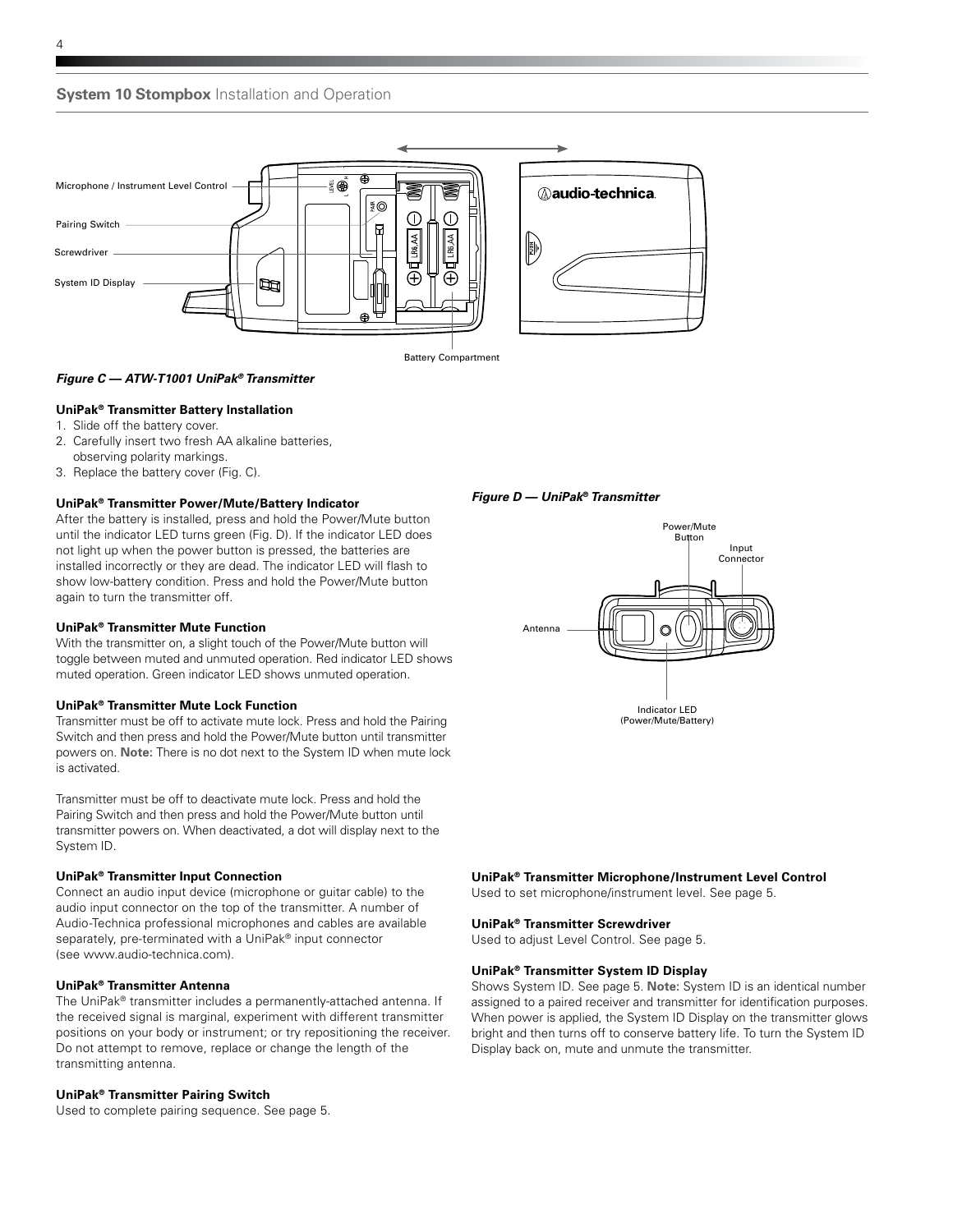# **System Operation**

Turn down the mixer/amplifier level before starting up the wireless system. Do not switch on the transmitter yet.

### **Receiver on...**

Plug the power supply into an AC power source. The blue System ID number on the front panel will illuminate.

### **Transmitter on...**

When the transmitter is switched on, the receiver's green pair indicator will light, and two indicators light on the transmitter: the transmitter Power / Battery / Mute status indicator will glow green; and the transmitter blue System ID display will illuminate. The blue System ID display on the transmitter turns off after 30 seconds to conserve battery power; the transmitter Power / Battery / Mute status indicator will remain illuminated, indicating transmitter status.

To re-illuminate System ID display, press the Power / Mute switch. **Note:** this will alter the transmitter mute status. A slight touch of the power switch toggles between muted and unmuted operation.

The transmitter's Power / Battery / Mute status indicator glows red when transmitter is muted, or green to indicated unmuted status. In a low-battery situation, the Power / Battery / Mute status indicator begins to blink.

The transmitters have a soft-touch power switch. When the switch is set to "Mute" (red indicator LED), the transmitter produces RF with no audio signal. When the switch is "On" (green indicator LED) the transmitter produces both RF and audio. Excessive audio input to the transmitter will cause the receiver's red AF Peak indicator to light.

### **Input Level Adjustment**

The transmitter's input trimmer control is factory-set for use with guitar. However, you can adjust the input level if need be. To do so, slide the battery cover off the transmitter and remove the screwdriver from its clip. Using the screwdriver, gently turn the "LEVEL" all the way up (clockwise, toward "H"). Check for excessive gain by playing instrument at typically loud levels while watching the receiver's Peak Indicator. If the Peak Indicator does light, turn the "LEVEL" control slightly counterclockwise until the Peak Indicator no longer lights with maximum audio input to the transmitter.

**CAUTION!** *The small trimmer control is delicate; use only the supplied screwdriver. Do not force the trimmer beyond its normal 190° range of rotation.*

*Return the screwdriver to its storage clip when not in use.*

**Setting System ID Number & Pairing your Transmitter and Receiver**  Your system has been preconfigured at the factory to operate with no other pairing setup required; it will work out of the box. That is, your receiver and transmitter are already a digital pair, and they have been assigned the same System ID number.

The pairing instructions outlined below will help you change system ID numbers and pair additional transmitters to the receiver. Note: ATW-T1001 UniPak transmitters from earlier System 10 models may not be compatible with the multi-transmitter pairing and battery level indicator functions of the System 10 Stompbox receiver. However, these older transmitter models may be shipped to the Audio-Technica Service Department for firmware updates.

### **Note: System ID is an identical number assigned to a paired**

**receiver and transmitter for identification purposes.** The System ID number is not related to transmitting frequency. Due to the dynamic nature of System 10 automatic frequency selection, the actual transmitting frequencies may change during power-up or performance. These frequency changes are seamless and imperceptible to the ear.

### **Pairing Receiver with Transmitters**

**Note:** Up to eight transmitters may be paired with the receiver.

- 1. Turn the receiver and first transmitter on.
- 2. Press the System ID button on the receiver to choose an ID number from 1 to 8. The receiver's display will show your new ID and begin to blink.
- 3. Within 15 seconds, press and hold the Pair button on the receiver for about one second. The Pair light will begin to blink green. The receiver is now in Pair Mode. **Note:** If the receiver Pair button is not pressed within 15 seconds, the system ID number will revert to its previous setting.
- 4. Open the transmitter and press and hold its Pair button within 30 seconds of entering Pair Mode. The transmitter display will now show the System ID number you have chosen on the receiver. The receiver's Pair light will glow steady, indicating you have successfully paired your system.
- 5. To pair an additional transmitter, you must switch off first transmitter by pressing and holding its Power/Mute button. Turn the second transmitter on and follow instructions 2-4 above, making sure to assign a different System ID number to the new transmitter.
- 6. Repeat for each additional transmitter. Remember to switch off all transmitters already paired before adding a new one and to use a unique ID number for each transmitter. **Note:** With all transmitters turned off, the receiver's System ID Display will cycle through all currently paired ID numbers. Turn on a transmitter to activate its pairing with the receiver. The receiver recognizes only one transmitter at a time. That transmitter must be turned off before the receiver will recognize another paired

transmitter. \*If that transmitter is turned off out of range, the receiver will not recognize another paired transmitter until the receiver is reset by disconnecting the power supply.

#### **Clearing Individual ID Pairings**

- 1. Press the receiver's System ID button to select the ID number you wish to clear. The number will begin to blink.
- 2. Press and hold the Pair and then ID button for about three seconds, until the display shows a blinking "o." This indicates that your selected ID number has been cleared.
- 3. Release the Pair and ID buttons and, after a few seconds, the display will stop blinking and return to normal operation.
- 4. Repeat to clear additional ID pairings.

### **Clearing All ID Pairings**

- 1. Press and hold the receiver's Pair and then ID button for about three seconds, until the display shows a blinking "o."
- 2. Release the Pair and ID buttons. Then, within three seconds, press and hold the Pair and ID buttons again, until the display shows a blinking "A." This indicates that all your paired ID numbers have been cleared.
- 3. After blinking three seconds, the "A" will change to "-" to indicate that there are no paired transmitters.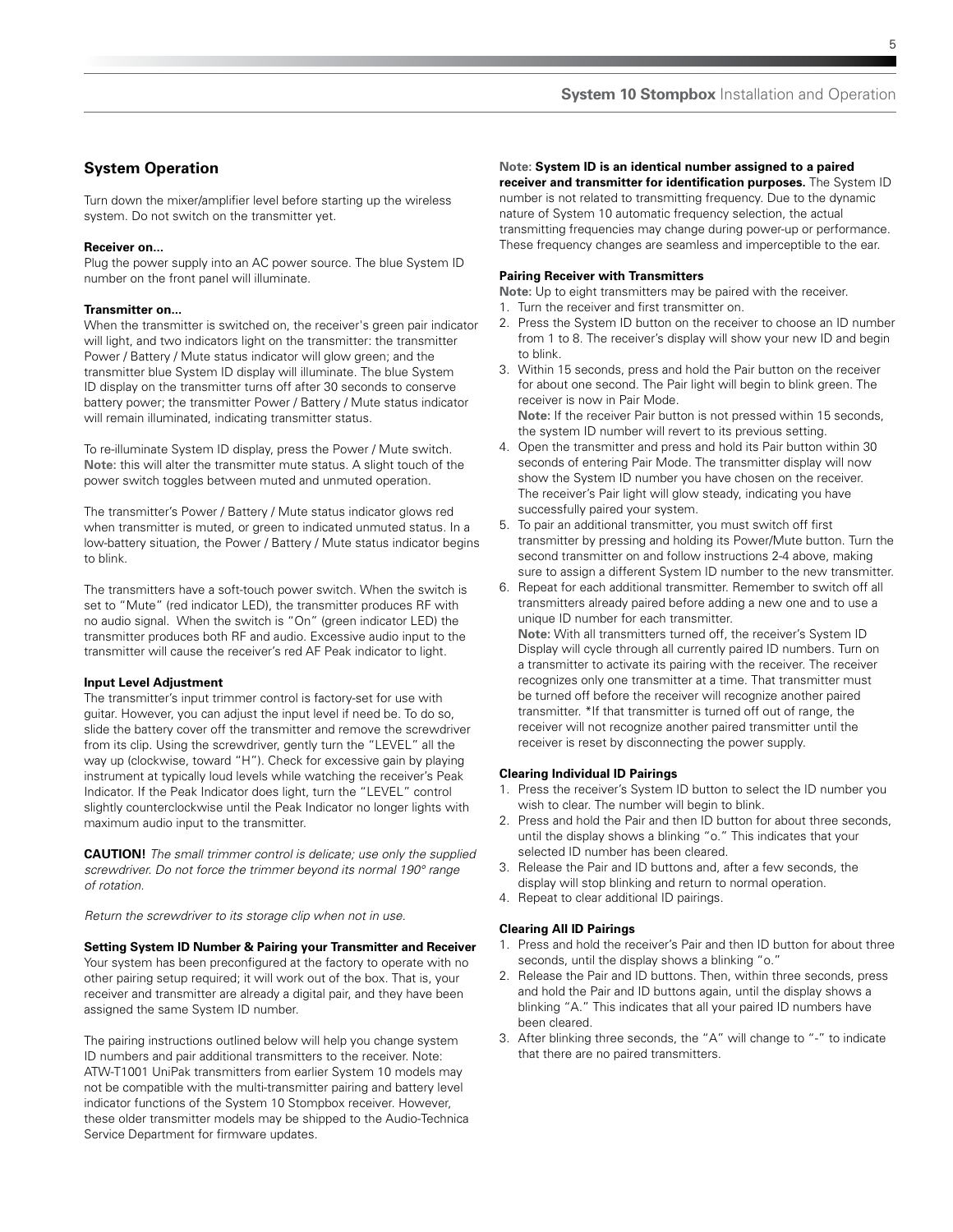# **Ten Tips to Obtain the Best Results**

- 1. Use only fresh alkaline or fully charged rechargeable batteries.
- 2. Position the receiver so that it has the fewest possible obstructions between it and the normal location of the transmitter. Line-of-sight is best.
- 3. The transmitter and the receiver should be as close together as conveniently possible, but not less than 3' (1 m).
- 4. Please keep other wireless devices (including wireless systems and routers) away from System 10 receivers. For best performance, some routers and Wi-Fi-based wireless systems may need to be up to 30 feet away from System 10 receivers.
- 5. If the System 10 Stompbox receiver is used in conjunction with an effects pedal board with a common power supply, make sure each output is "isolated" in order to prevent noise interference.
- 6. As some guitar pickups may be overly sensitive to magnetic interference, please keep the System 10 UniPak® body-pack transmitter at least 1 foot away from guitar pickups.
- 7. Use the transmitter level control to optimize performance for your instrument, voice, or other sound source.
- 8. The A or B Output Mode is perfect for connecting to two different amps, allowing you, for example, to easily switch between amps when playing rhythm or lead guitar. The A Mute Output Mode is excellent for tuning on the fly: with Output B connected to a tuner, you can mute Output A, tune your guitar, then unmute Output A and continue playing.
- 9. Turn the transmitter off when not in use. Remove the battery if the transmitter is not to be used for a period of time.
- 10.Unplug the receiver from the AC outlet when the system is not in use.

# **System Operating Frequencies**

### **Automatic Frequency Selection**

System 10 Stompbox wireless systems operate in automatically selected frequencies in the 2.4 GHz range, far from TV and DTV interference. Up to eight channels may be used together without any frequency coordination problems or group selection issues. Every time a receiver/ transmitter pair is powered on, it automatically selects clear frequencies. Due to the dynamic nature of System 10 automatic frequency selection, these transmitting frequencies may change during power-up or performance if interference is encountered. These frequency changes occur at both the receiver and transmitter; they are seamless and imperceptible to the ear.

# **System Frequencies**

For future reference, please record your system information here (the serial number appear on each transmitter, and on the bottom of each receiver):

### **Receiver**

Model ATW-R1500 Serial Number

**Transmitter**

Model ATW-T1001 Serial Number

 $-$ 

 $=$   $=$   $=$   $=$   $=$ 

6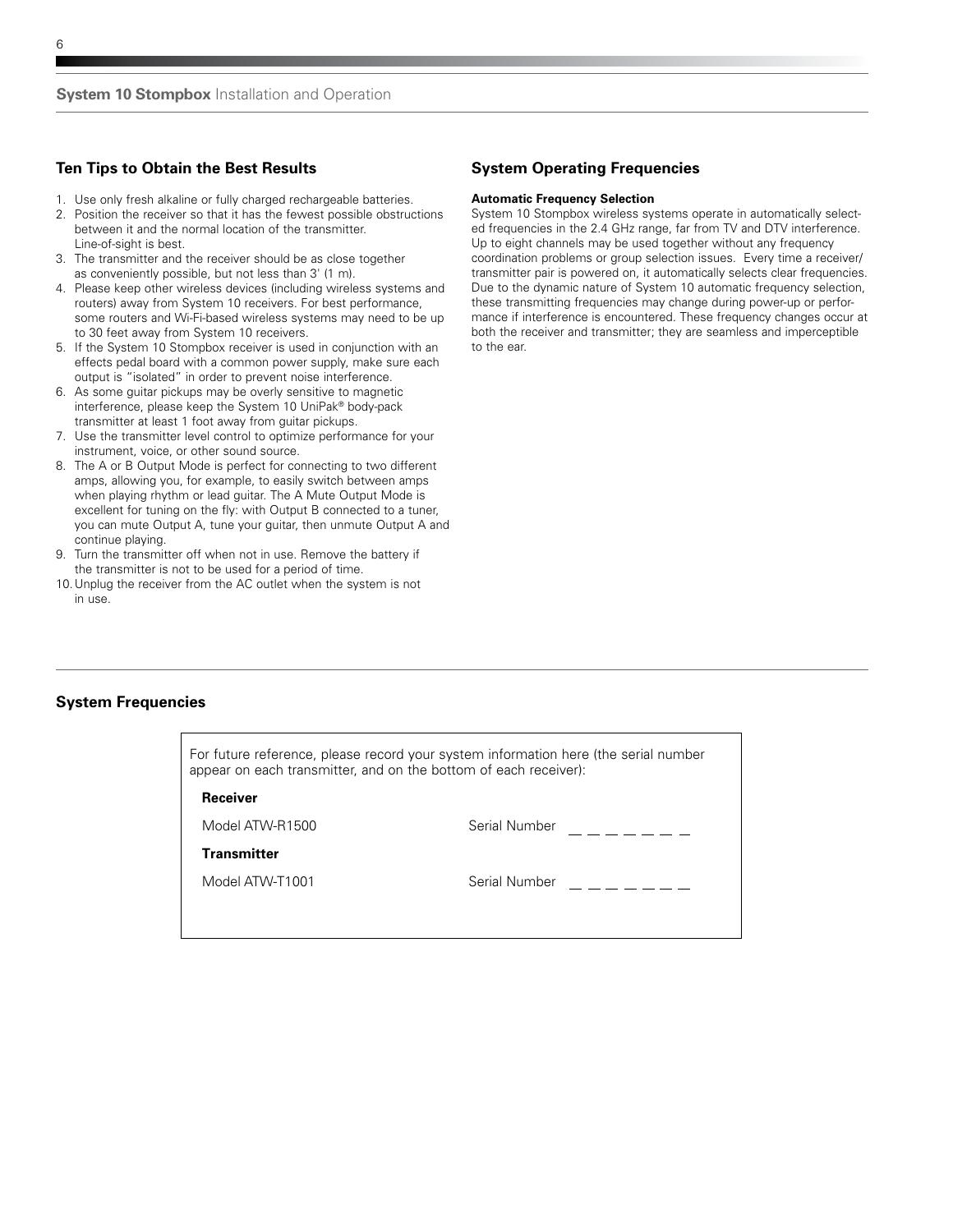# **Specifications**

# *Overall System*

| UVENALL ƏTƏTEMI              |                                                                                                              |
|------------------------------|--------------------------------------------------------------------------------------------------------------|
| <b>Operating Frequencies</b> | 2.4 GHz ISM band                                                                                             |
| Dynamic Range                | >109 dB (A-weighted), typical                                                                                |
| Total Harmonic Distortion    | <0.05% typical                                                                                               |
| Operating Range              | 18.3 m (60') radius, 36.6 m (120')<br>diameter typical<br>Open range environment with no interfering signals |
| Operating Temperature Range  | 0° C to +40° C (32° F to 104° F)<br>Battery performance may be reduced at<br>very low temperatures           |
| Frequency Response           | 20 Hz to 20 kHz<br>Depending on microphone type                                                              |
| Audio Sampling               | 24 bit / 48 kHz                                                                                              |

### *Receiver*

| ,,,,,,,,,,,          |                                                                                                   |
|----------------------|---------------------------------------------------------------------------------------------------|
| Receiving System     | Diversity (frequency/time/space)                                                                  |
| Maximum Output Level | $1/4$ " (6.3 mm), TRS balanced: +12 dBV                                                           |
| Power Supply         | 100-240V AC (50/60 Hz) to 12V DC 0.5A<br>(center positive) switched mode external<br>power supply |
| Dimensions           | 101 mm (3.98") W x 44 mm (1.73") H x<br>130 mm (5.12") D                                          |
| Net Weight           | 565 grams (19.9 oz)                                                                               |
| Accessory Included   | Power supply, hook & loop fastener x2                                                             |

### *UniPak® Transmitter*

| <b>RF Output Power</b>         | 10 mW                                      |
|--------------------------------|--------------------------------------------|
| Spurious Emissions             | Following federal and national regulations |
| Input Connection               | Four-pin Locking Connector                 |
|                                | Pin 1: GND, Pin 2: INST INPUT,             |
|                                | Pin 3: MIC INPUT, Pin 4: DC BIAS +9V       |
| Batteries (not included)       | Two 1.5V AA                                |
| <b>Battery Life</b>            | >7 hours (alkaline)                        |
|                                | Depending on battery type and use pattern  |
| Dimensions                     | 70.2 mm (2.76") W x 107.0 mm (4.21") H x   |
|                                | 24.9 mm (0.98") D                          |
| Net Weight (without batteries) | 100 grams (3.5 oz)                         |
| Accessory Included             | AT-GcW                                     |
|                                |                                            |

† In the interest of standards development, A.T.U.S. offers full details on its test methods to other industry professionals on request.